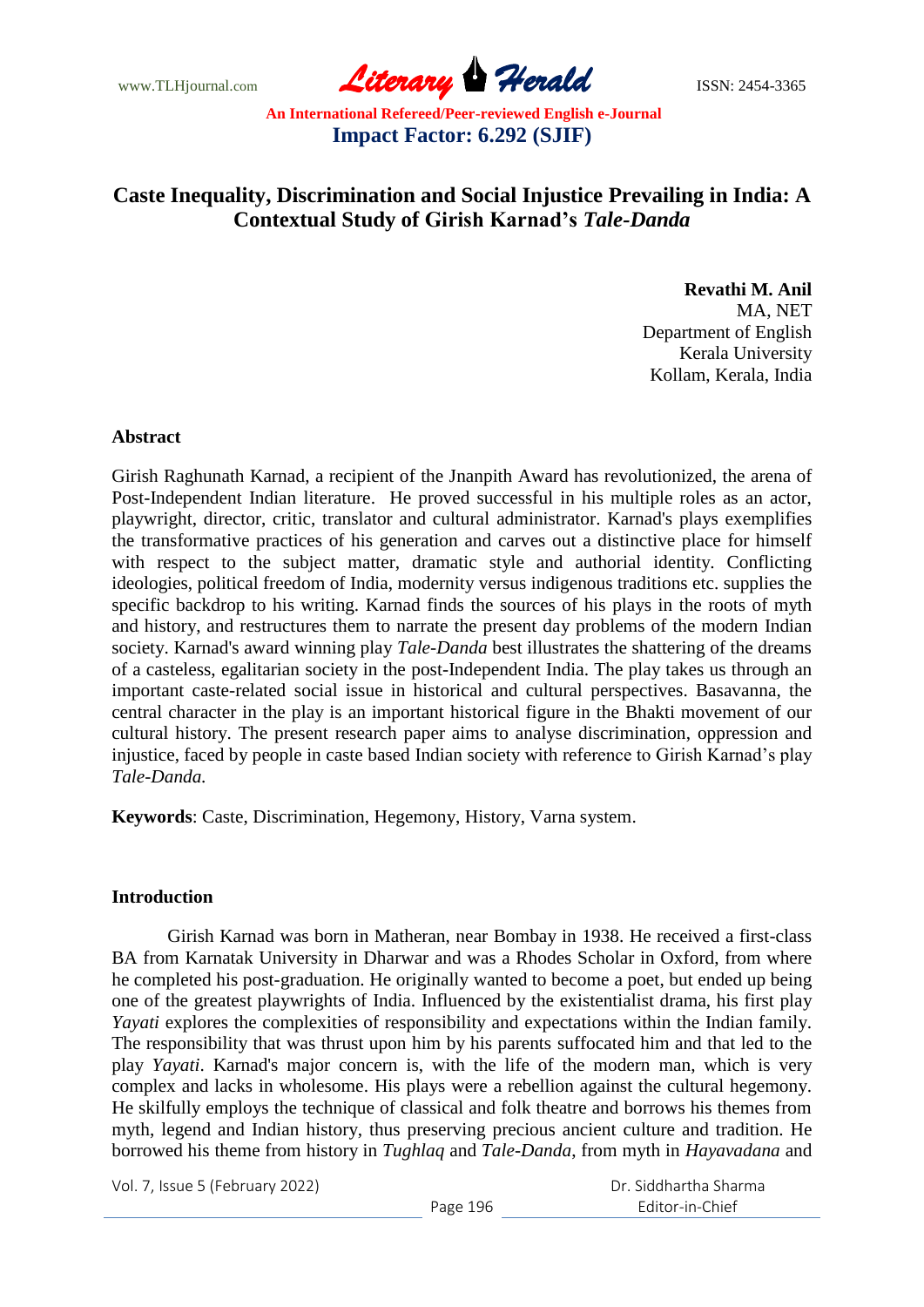www.TLHjournal.com **Literary Herald ISSN: 2454-3365** 

from folk-lore in *Nagamandala.*

Karnad's second historical play *Tale-Danda* was written in 1990. He was awarded the Karnataka Sahitya Academy Award in 1993 and the Sahitya Akademi Award in 1994 in Kannada language for the play. *Tale-Danda* is about the rise of the radical protest and reform movement Lingayatism, in the  $12<sup>th</sup>$  century Karnataka. The play was originally written in Kannada, and was later translated into English by the author himself. Karnad is known for the relevance of the themes discussed in his plays. In *Tale-Danda*, Karnad focuses on one of the most critical issues correlated with the caste system. The caste war and religious intolerance are still burning issues. *Tale-Danda* explores the evils of caste system which leads to the disintegration of Hindu society. The play derives its story from the life of a Kannada saintpoet Basavanna, leader of the Sharana movement, who resisted ideologically against the prevailing evils of caste hierarchy. But the events took a violent turn when they acted on their beliefs and a Brahmin girl married a cobbler boy. The movement ended in bloodshed. What happens thereafter forms the rest of the play, which deals with times during which a vibrant, prosperous society plunged into anarchy and terror. History and its urgent relevance to the present always fascinated Karnad and *Tale-Danda* illustrates this fact.

### Caste and Indian Society

The title of a literary work should reflect certain important aspects of the same. They may centre on the main theme, character, message, main incident etc. The title *Tale-Danda* is a symbolic sign that signifies a larger whole. The literal translation means "paying with your head". There are probably more painful/less ways of killing. And yet, one way that seems to have found favour over the ages, especially when a person needs to be executed, is Tale-Danda. We think with our head, worse still, we dare to feel with our head. And that's why it must be chopped. It splits not only the body into two, but the entire human pride, self-esteem and existence. Karnad's *Tale-Danda* came when the country was in a turmoil following the Mandir and Mandal controversy. He himself accept the stimulus behind the play:

I wrote *Tale-Danda* in 1989 when the "Mandir" and "Mandal" movements were beginning to show again how relevant the questions posed by these thinkers were for our age. The horror of subsequent events and the religious fanaticism that has gripped our national life today have only proved how dangerous it is to ignore the solutions they offered.

The play draws parallel between the socio-religious, political and economic condition of existing times of southern India, with that of the  $12<sup>th</sup>$  century AD during the Bhakti movement.

Vol. 7, Issue 5 (February 2022) *Tale-Danda* exposes the ugly face of the caste system in India. The most peculiar of the social institutions of India is the caste system. It is peculiar in the sense that it is confined to India and is found nowhere else in the world. The tendency of the caste system all long has been to divide the community into innumerable watertight compartments. As R. K. Pruthi remarks, "Caste is believed to be predestined and immutable. Transmigration of souls being the principal dogma of popular Hinduism, birth in a particular caste is not considered an accident but the natural consequence of deeds one done in former life. Hence a man is not allowed to change his caste, but has to work out his destiny in the caste he is born in" (29).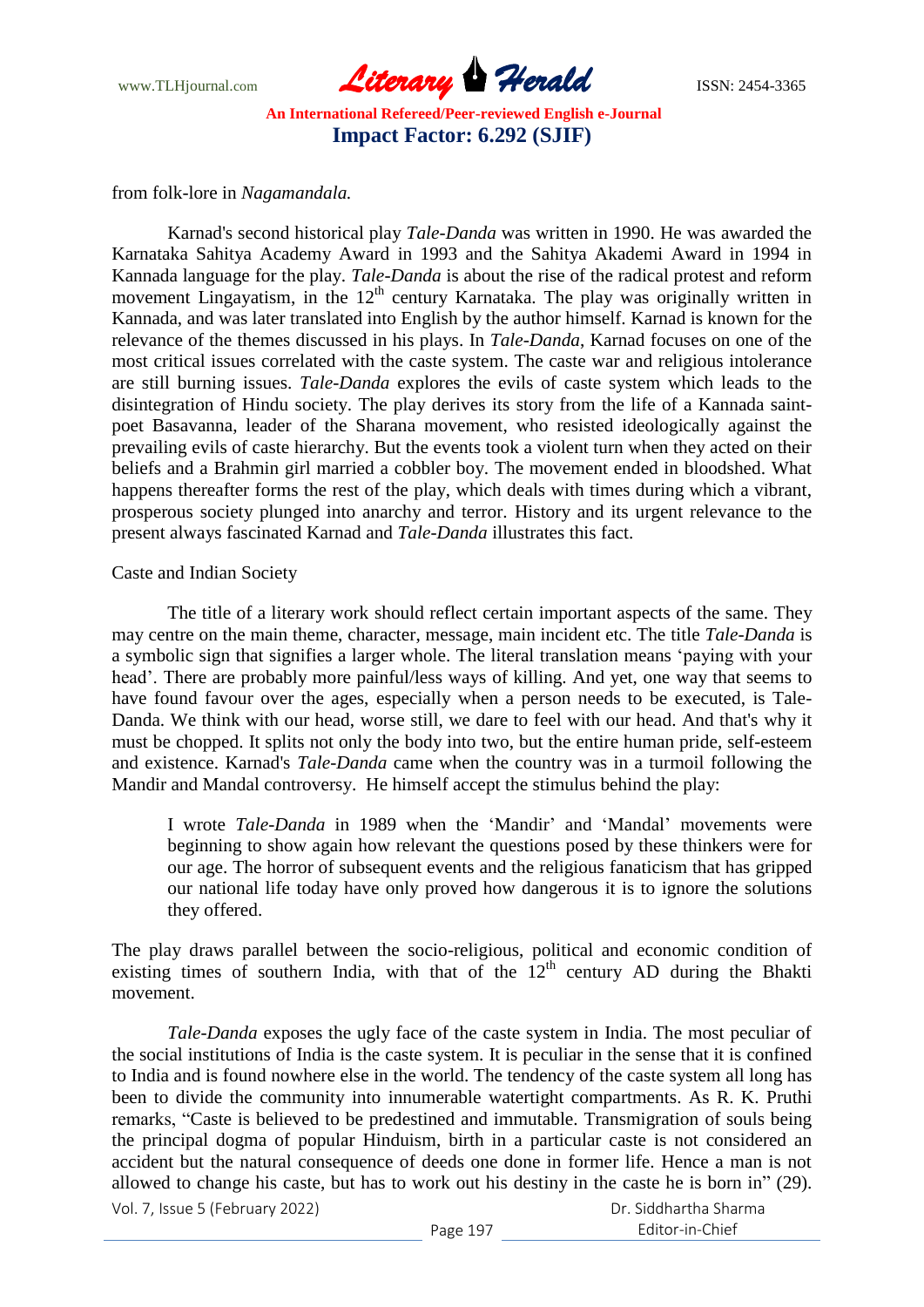www.TLHjournal.com **Literary Herald ISSN: 2454-3365** 

Ancient Indian society followed the Varna system strictly. The Varna system is based on the Hindu myth, which propounds the theory of the birth of human being from different parts of the God of Creation, Brahma. The Varna system became the caste system with the passage of time, giving rise to wide gaps between different castes of society. The rigidity of the caste system led to social inequality which can be found in today's Indian society. The major theme of Karnad"s *Tale-Danda* is that of deconstruction of caste and religion, to arrive at its real proper meaning and to restructure the same for the benefit of the society and the country.

*Tale-Danda* was prompted by the political situation at the time of writing. In Ayodhya the agitations regarding the alleged birthplace of Rama on the site of the Babri Mosque had started, which were to lead to the mosque's destruction in 1922. This and the protests against the Mandal Commission"s policy of caste-reservation exemplified the religious fanaticism of the time. The story of *Tale-Danda* is borrowed from an important historical event, the Sharana movement. It took place in the city of Kalyan in 1168 AD. The movement was spearheaded by Basavanna a poet-saint, gathered around him was an astonishing assemblage of mystics, philosophers, poets and social revolutionaries. They wanted to revolutionize the society, as well as change the age old practices of the evils of caste system. It resulted in an age of creativity, courageous questioning and social commitment which was unmatched in the history of Karnataka. *Tale-Danda* follows the historical narrative in which the present is understood by returning to the past. Karnad proved successful to transform the historical events to represent the people belonging to all strata of life. It is worth enviable inspiration that, Karnad has found illustration in an 800 year old story of the troubling questions that continue to vex us.

*Tale-Danda* is all about the reform movement against social evil arising out of traditional and deformed caste system. The movement was taken up by the sharanas. The crucial individual in the evolution was Baseswara, also known as Basavanna. Sharanas were those people who shed their castes and become devotees of Lord Shiva. Basavanna was also a Brahmin by birth, but later became a sharana. They have exchanged the boundaries of caste for the bonds of friendship, equality, humanity and social change. They railed against idolatry and empty rituals. Thoroughly progressive, they believed in the ethic of hard work and opposed any gender bias. Because of their commitment to oppose caste system they were humiliated and the anger and displeasure of the orthodox community came down heavily on them. Finally the movement ended in terror and bloodshed.

Basavanna, the central character in the play, was a social reformer who revolted against the religion and caste practices in the  $12<sup>th</sup>$  century. He advocated a new way of life wherein the divine experience was the centre of life, giving equal opportunity to all aspirants regardless of the gender, caste and social status. He did not advise to believe in God, instead he advised to believe in themselves. He educated the mass through his vachanas. Karnad develops Basavanna's character through three significant connections in his life: with God, with his otherworldly ancestors, as exemplified in his vachanas and discussions, and also with others. *Tale-Danda* is also an extended tribute to A.K. Ramanujan. Karnad's elucidation of Basavanna's lessons as well as his broad citations from vachana interpretations, demonstrate his debt to A.K. Ramanujan, his tutor and companion.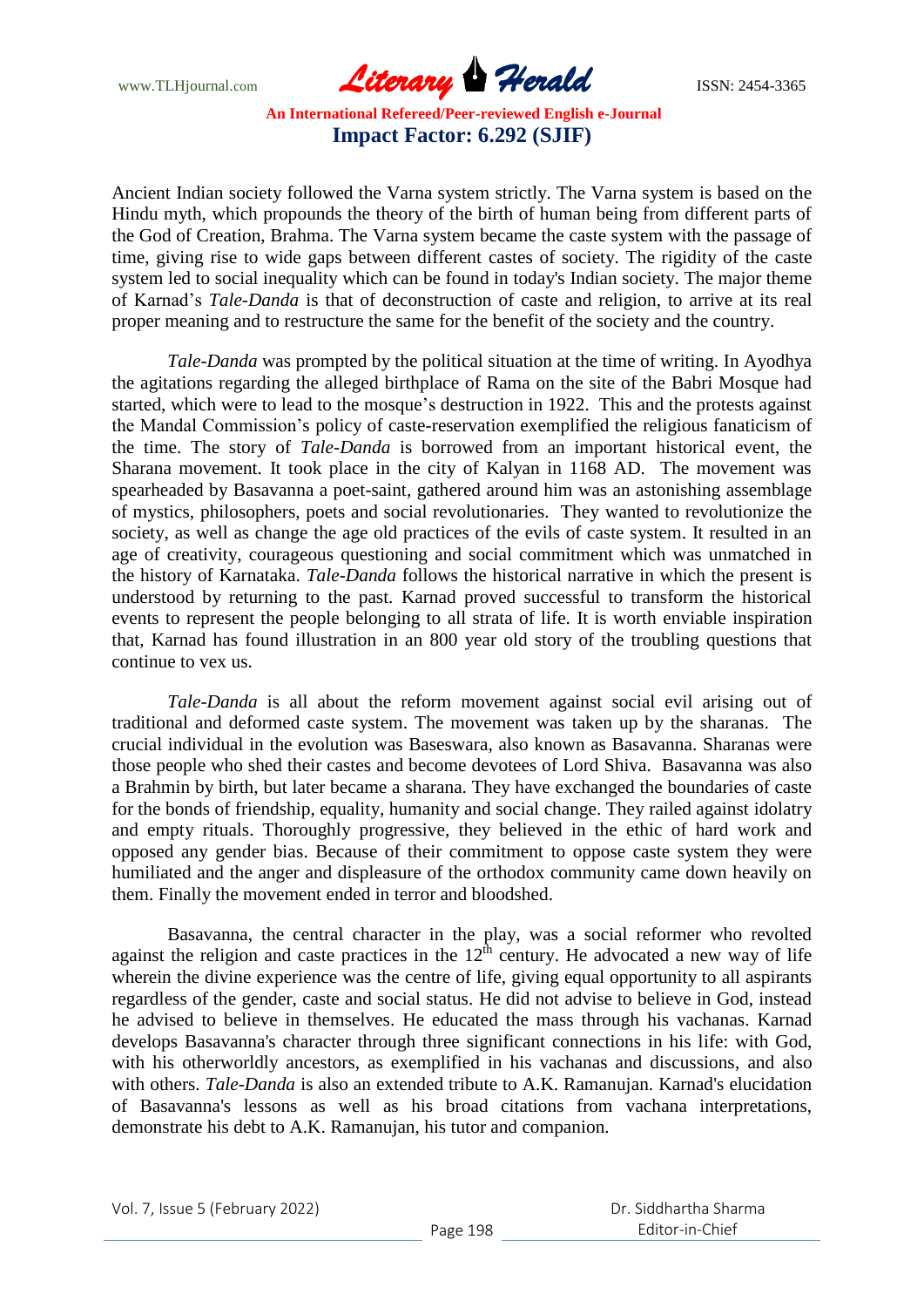www.TLHjournal.com **Literary Herald ISSN: 2454-3365** 

Karnad in *Tale-Danda* beautifully develops the themes of caste system through certain situations and characters. In the opening of the play itself, we came across the evils of the caste system and how they were badly followed in those days. Jagadeva, a Brahmin by birth, brings home his friend Mallibomma. Mallibomma is a tanner by birth. Both are now sharanas. Jagadeva forces Mallibomma to enter the house, but he hesitates because of his low birth. But Jagadeva keeps on forcing him. Seeing this Jagadeva's mother Amba remarks, "My son won't come into the house unless you do. So come in, please, I"ll have the house purified later" (4). The play skilfully unveils the hierarchical structure in the caste system of Hinduism. In scene after scene Karnad gives new and fresh outlooks to the set beliefs and rooted religious faiths.

In Karnad's play it is not Basavanna, who is the most fascinating character, but the king of Kalyan, Bijjala, who is a man endowed with strength and dignity. The traditional caste system claims that a King is supposed to be a Rajput or a Kshatriya. But Bijjala is a barber by caste. Although not a Kshatriya by birth Bijjala has all the making of one originated from the arms of the Brahma. In the second scene of the play Bijjala reveals his inferiority complex of his caste. He relates his story of becoming a Kshatriya as follows:

For ten generations my fore fathers ravaged the land as robber barons. For another five they ruled as the trusted feudatories of the Emperor himself. They married into every royal family in sight. Bribed generations of Brahmins with millions of cows. All this so they could have the caste of Kshatriyas branded on their foreheads. (14)

Bijjala is also married to a royal princess Rambhavati. Their son is Sovideva. Casteconsciousness runs throughout the play. Bijjala, although King of Kalyan, is not given due respect by the people of higher castes. He express his pain, anger and inferiority complex when he says, "One's caste is like the skin on one's body. You can peel it off top to toe, but when the new skin forms, there you are again: a barber-a shepherd-a scavenger!" (15).

Bijjala is a close admirer and confidant of Basavanna. Basavanna was his royal treasurer. According to Bijjala, the only people who treated him without a reference to his low birth was sharanas. So he extended full support to Basavanna for his reforms, which include equality of sexes, respect for every individual and disapproval of idolatry religious rituals. Through the character of the King, Karnad shows that noble character and ideal administration are not the inborn characteristics of a particular community. Bijjala was grateful to Basavanna and his men. But his son Sovideva dislikes Basavanna and his philosophy. King Bijjala loves Sovideva, but detests his behaviour. Sovideva knows that Basavanna spends large amount of money on his hospitality to his guest. So he suspect that Basavanna has stolen money from the royal treasury. So he makes a plan to open the government treasury in the absence of Basavanna. But sharanas under the leadership of a young revolutionary Jagadeva retain Sovideva in the treasury office until the arrival of Basavanna. After the verification, it is proved that everything is intact and the fund is never misused. Sovideva"s plan to win his father"s favour by exposing Basavanna"s misdeeds fails. Instead Bijjala scolds his son severely for this mishap. This incident leave Sovideva deeply frustrated, so he decides to avenge his father and Basavanna. Damodara Bhatta, Queen"s priest and Manchanna Kramita, the Brahmin adviser to the King are also very unhappy about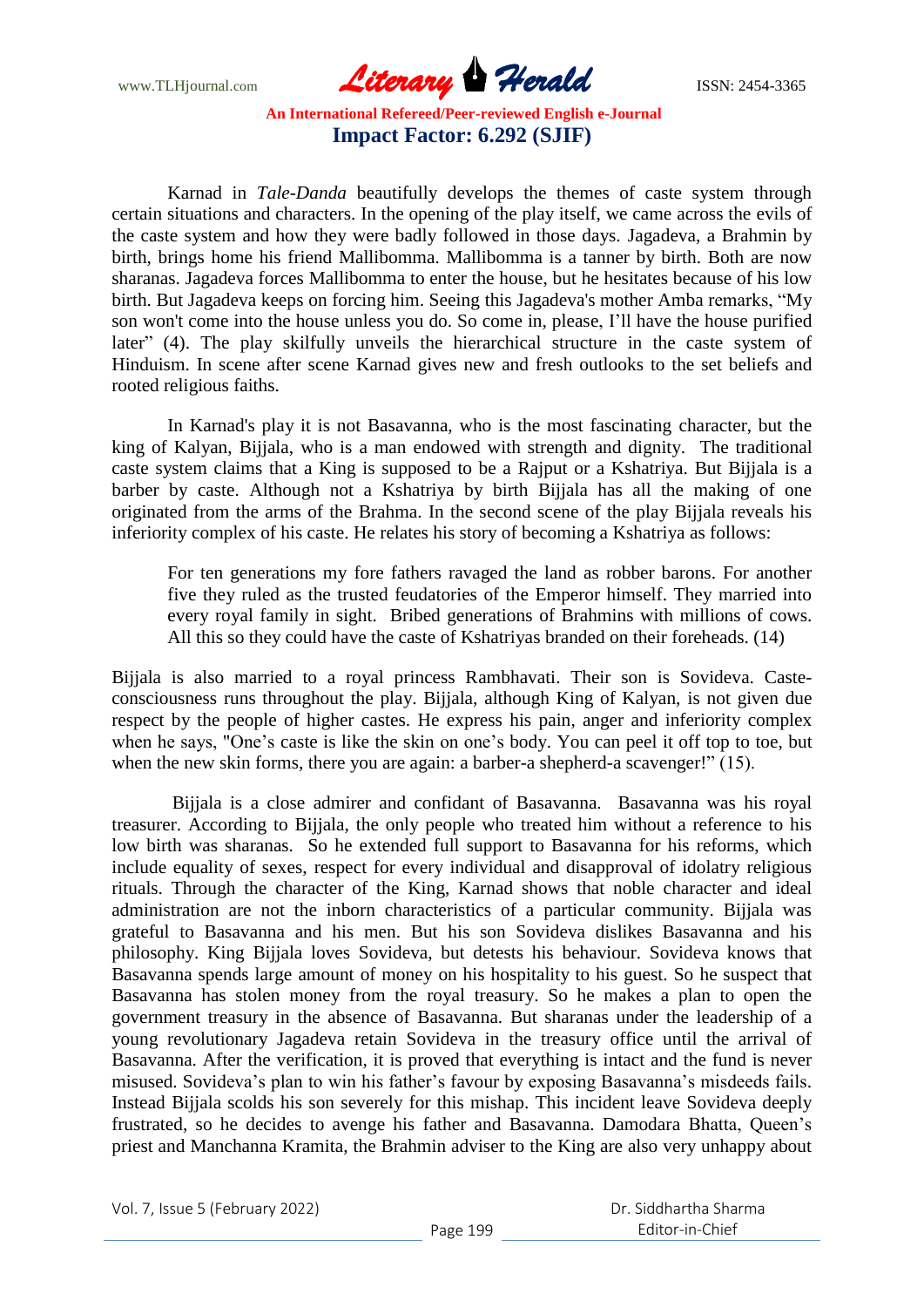www.TLHjournal.com **Literary Herald ISSN: 2454-3365** 

Basavanna's mission and Bijjala's support to it. So they join hands with Sovideva in the plot against Basavanna and Bijjala.

Sharanas in an attempt to make a dramatic and logical statement of their beliefs, embark on an inter-caste marriage of a Brahmin girl with a cobbler boy. While considering marriages in India, which are inter-caste and inter-religious marriages, it seems like a taboo to most of the people. For years Indians share an orthodox mind-set. They couldn"t imagine marriages beyond the same caste. Those who dares for inter-caste marriage by violating the social norm have to face the consequences in terms of violence, social boycott, family boycott and even death. Even in this twenty-first century, honour killing is practised in most parts of India where there are cases of inter-caste marriages. In *Tale-Danda* in order to highlight the caste-consciousness, derived from the Hindu myth of the origin of various classes of people, Girish Karnad presents an episode of marriage between Kalavati, a Brahmin girl and Sheelavanta, a cobbler boy. The parents of the boy and the girl invites Basavanna to the betrothal. Hearing all this leave him shocked to the extend that he fails to comment upon the event. Sharanas disapprove Basavanna"s hesitance. Basavanna makes clear about his apprehension in this manner, "It"s a question of life and death for these children. From tomorrow the wrath of the bigoted will pursue them like a swarm of snakes, to strike as they pause to put up a roof or light an oven. Who will protect them then?" (38). But sharanas are not ready to yield to any of the arguments against the marriage. Unable to do otherwise Basavanna gives blessing. Initially King Bijjala asks Basavanna to stop this marriage. He beware Basavanna of the possible consequences. Basavanna has his own arguments, finally Bijjala also yields to them. Thus with Basavanna"s moral support and Bijjala"s protection the marriage is preformed peacefully.

Sharanas grew pleased with the marriage. Their principal goal was to shape their ideology. At the celebration, sharanas felt jubilant, while orthodox Hindus get infuriated. Damodara Bhatta consider it as a great sacrilege by referring to the Rig Vedic myth. He says, "So what we have here in this wedding is the desecration of the body of the Purusha. How horrifying!" (55). The situation in Kalyan deteriorates day by day. The marriage takes place only to leave the city of Kalyan in chaos and confusion. King Bijjala falls a victim to the conspiracy hatched against him by his own son, Sovideva and his accomplices. They made King, prisoner and armless in the palace itself. Sovideva assumes power. The King awaits the arrival of Basavanna to rescue him from the clutches of his son. But Basavanna fails to inspire sharanas to stand by the King in his bad days, unfortunately most of them being afraid of Sovideva, turns a deaf ear to his requests. However Basavanna himself visits the King and advises him to cling to Lord Shiva, who alone can save him from possible danger. Basavanna, then leaves for Kappadi.

Following the advice of Damodara Bhatta and Machanna Kramita, Sovideva slaughters sharanas violently and mercilessly. King"s soldiers arrested Haralayya, the father of Sheelavanta and Madhuvarasa, the father of Kalavati. They plucked out their eyes with iron rods, tied them to elephant"s legs and dragged them through the streets. Haralayya and Madhuvarasa died screaming. This enrages Jagadeva and other sharanas. They decide to avenge this on Sovideva. But not finding him, Jagadeva stabs King Bijjala to death and commit suicide. Jagadeva executed the unarmed and vulnerable King Bijjala just to get his name written in the pages of history. The marriage thus become a classic example of the right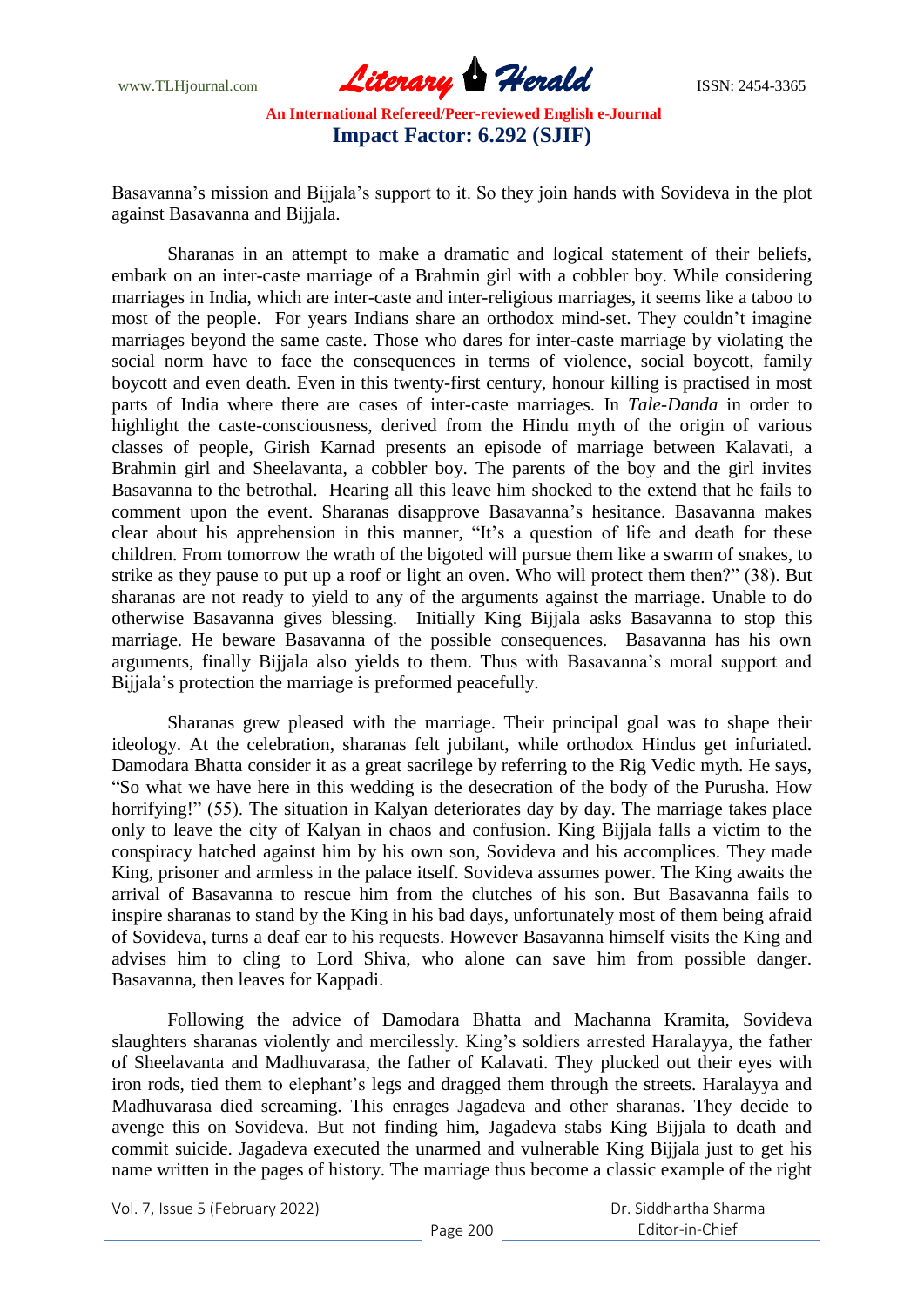www.TLHjournal.com **Literary Herald ISSN: 2454-3365** 

deed done for the wrong reason and the ensuing blood bath destroys the very movement, the union was meant to celebrate.

When Sovideva learns from his messengers of the chaotic state in Kalyan, he holds Damodara Bhatta responsible and gets him killed. Amidst all this, another message arrived, informing the death of Basavanna. Sovideva utilizes the incidents as an opportunity to ascend the throne. He demands for incessant killing and complete annihilation of the sharanas. He orders:

Pursue them. Don't let them escape. Men, women, children-cut them all down. . . . From this moment all sharanas, foreigners, and free thinkers, are expelled from this land on pain of death. Women and the lower orders shall live within the norms prescribed by our ancient tradition, or else they"ll suffer like dogs. Each citizen shall consider himself a soldier ready to lay down his life for the King. For the King is God incarnate! (90)

Sovideva is crowned amidst the wails and groans of the people of Kalyan. The screams of the victims and the coronation mantras can be heard simultaneously.

The attempt made by sharanas to eradicate the social evil of caste system ends in total disaster. Sharanas were over excited and they fervently bolstered it to engender their standards and demonstrate their prevalence over Brahmins. They were ready to face anything for individual victory and self enhancement. Sharana"s obsessive fantasies and their proliferation of false bits of gossip that, Basavanna was performing miracles were strategies for guaranteeing their prevalence. Basavanna"s principle of movement and progress in human enterprise ends in terror and bloodshed. He could not save any of his disciples from the bloodshed caused by the inter-caste marriage and also could not help the society come out of caste system.

The play is a microcosm of the present society. Political intrigue runs parallelly with caste system. Indian society always witnessed power crimes. Similarly in the play we get to know how Damodara Bhatta poison the mind of Sovideva against his father Bijjala and Basavanna. Another issue reflected throughout the play is male dominance. According to Karnad, the ardently committed male sharanas never cared to give equal public places to their females. The most dismissed and defrauded lady in the play is Jagadeva"s significant other Savitri. She is not even a human being from his perspective. Jagadeva is so driven by a desire to establish his name in history where his deprived wife and disabled mother's pain does not disturb him. Similarly Madhuvarasa is keen on giving up the life of his daughter Kalavati to forward the reason for sharana development. Madhuvarasa's wife Lalitamba paints to the practical problems. But she is silenced and given no attention. As always women here remain voiceless and it is only men who wield power. Mirroring the contemporary setting, the play certifies that feminism in India is yet to take roots.

### Conclusion

Though the play is historic in character, it discusses the contemporary issues like caste consciousness that is prevalent in Indian society even today. The admirable contemporaneity of the play lies in its expression of a reality that is rooted in a particular time and place, but